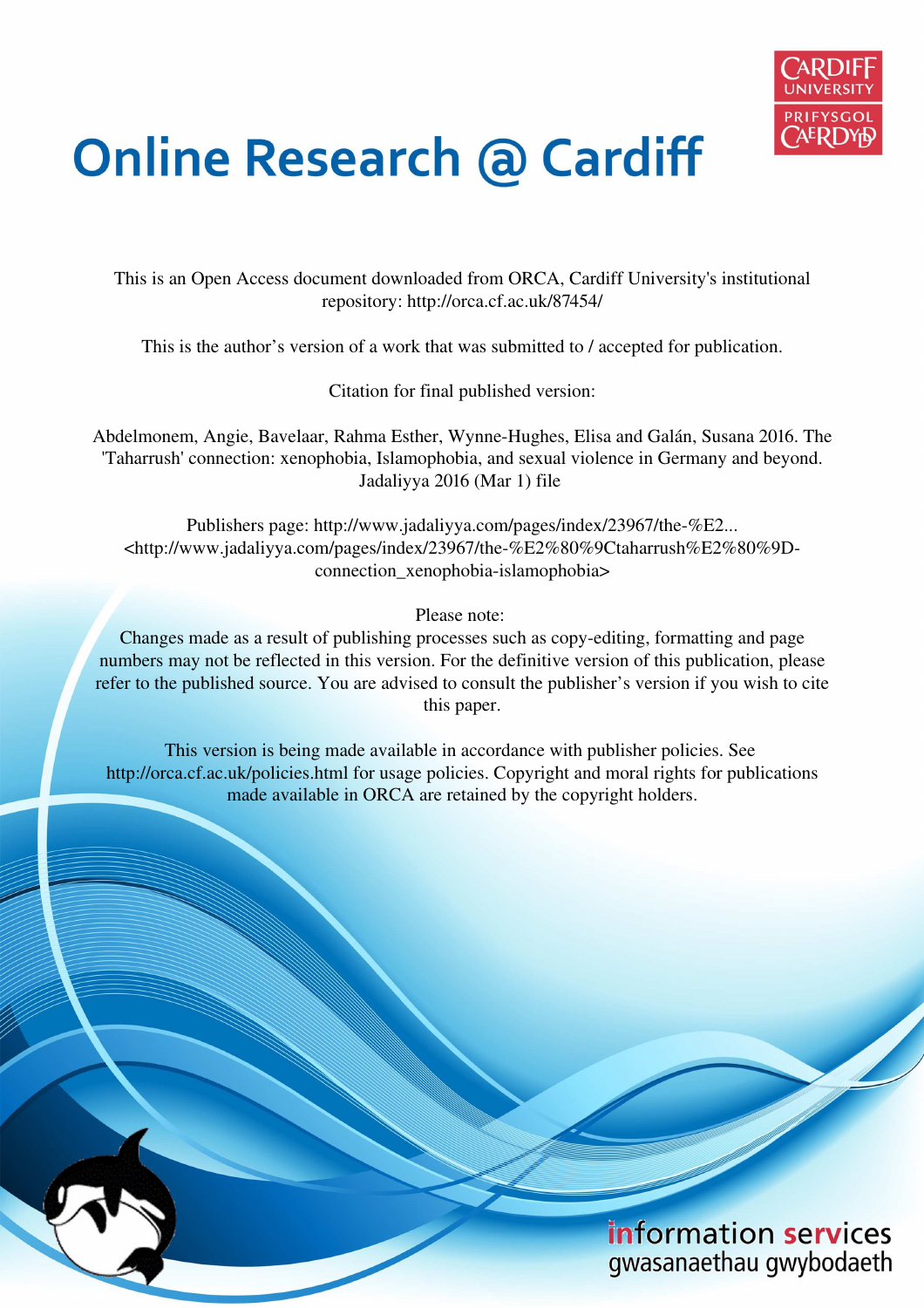**Available online at: http://www.jadaliyya.com/pages/index/23967/the- %E2%80%9Ctaharrush%E2%80%9D-connection\_xenophobia-islamophobia**

## **The "Taharrush" Connection in Germany: Xenophobia, Islamophobia, and Sexual Violence**

#### **Introduction**

New Year's Eve 2016 witnessed the collective public sexual harassment and assault of dozens of women during celebrations in Cologne, Germany, reportedly by more than one thousand men. Similar, smaller-scale incidents were reported in other German cities, like Hamburg and Stuttgart. In the aftermath of the attacks, numerous media outlets quoted alleged police sources describing the perpetrators as men "of Arab or North African appearance;" of "Middle Eastern appearance;" or originating from "Morocco, Algeria and Tunisia." *Die Welt* later characterized the assailants as "Syrian asylum seekers," citing an unnamed police source. Still others referred to the harassers as "'southern looking' with 'darker skin,'" reflecting the narrative of one woman who was sexually assaulted that evening. Despite the initial reluctance of German authorities to point fingers, these outlets ascribed the crimes to migrants and refugees from the Middle East and North Africa, often conflating populations with little distinction between those who had previously settled in Germany and those fleeing conflict, thereby obscuring differences in religion and national origins.

Public fear of the growing number of refugees, now rendered by the media as mass sexual harassers, resulted in a public protest on 5 January with 300 individuals criticizing German Chancellor Angela Merkel and holding signs saying "Mrs. Merkel, where are you? What do you say? This is scary." On 7-8 January, multiple reports emerged in local and international media of similar New Year's Eve sexual assaults in Sweden, Switzerland, Austria and Finland. As a result, this type of incident was portrayed as a Europe-wide phenomenon. On 9 January, a far-right protest organized by the PEGIDA (Patriotic Europeans Against the Islamization of the West) movement brought together around 1,700 people, who held banners with slogans like "Rapefugees not welcome."

On 10 February, the Cologne prosecutor revealed the nationalities of the 59 suspects in relation to the New Year's attacks. Among them were twenty-five Algerian, twenty-one Moroccan, three Tunisian, three German, two Syrian, one Iraqi, one Libyan, one Iranian, and one Montenegrin citizens. From the fourteen suspects still in custody at that time, only five were being investigated for sexual crimes. The arrest of suspects of primarily North African origin appears at first to lend some measure of empirical support to media suppositions about the perpetrators of the attacks, though the vast majority were not current refugees escaping the conflicts in Syria and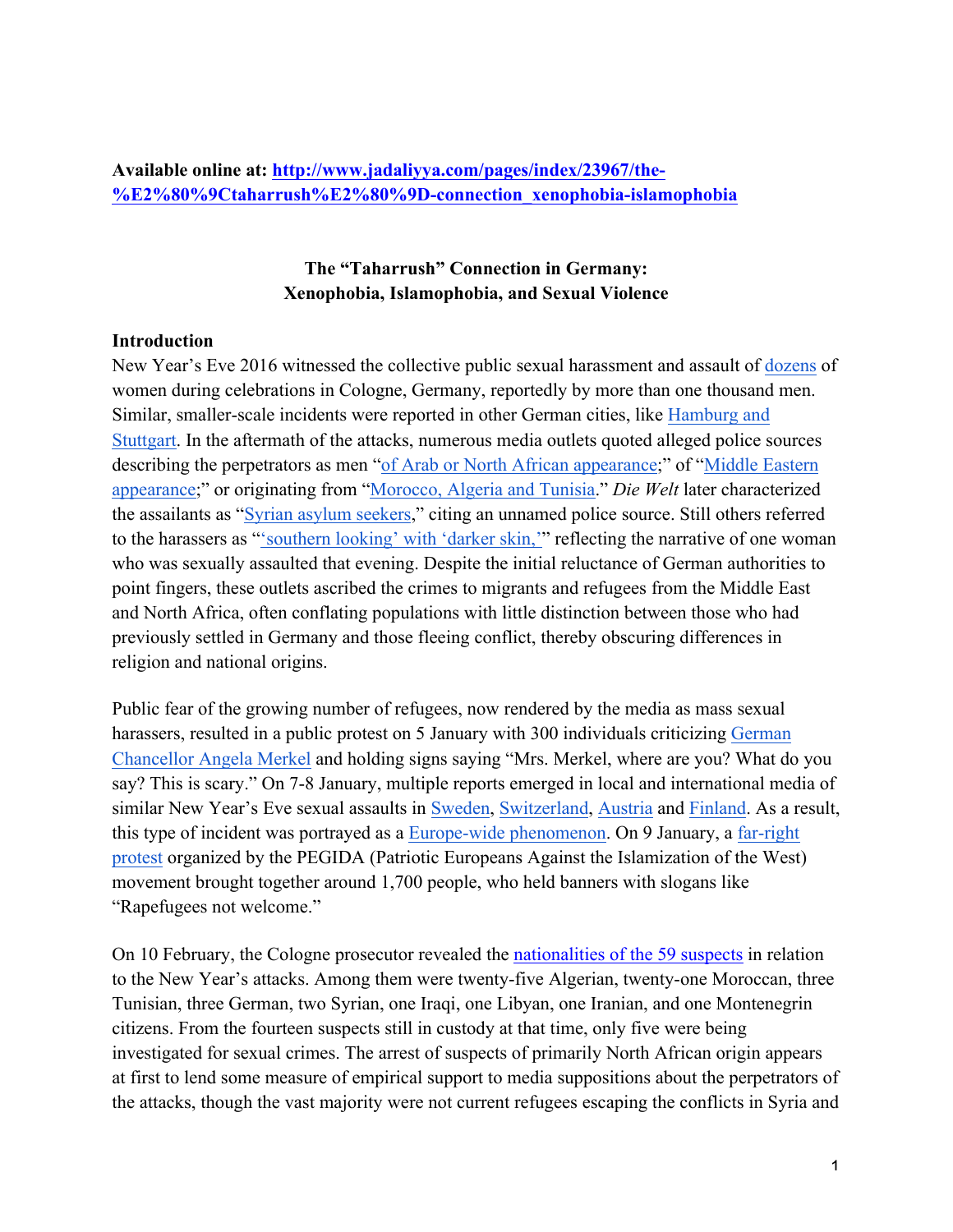Iraq and there is wide variability in their national origins. However, such arrests raise important questions about practices of racial and ethnic profiling in the investigative procedures in which these fifty-nine, out of the reportedly more than one thousand, were identified and located. For the purposes of this article, they also raise questions about the way in which such arrests, delinked from any deeper analyses of sexual violence and of the discrimination facing migrants and refugees in European societies, draw on and reproduce a racist rhetoric that makes it easy to ascribe an inherent sexual deviance to such populations.

We are scholars who have been analyzing and participating in activism on public sexual violence in Egypt and xenophobia in Europe over the past ten years. This article is born out of a deep concern regarding these media and official portrayals of sexual harassment and assault, using Cologne as a specific case. Beginning 10 January 2016 media portrayals of the Cologne sexual harassment and assaults deployed the notion of *taharrush* ("harassment" in Arabic) to establish a connection between these attacks and the collective sexual assaults against women protesters in Egypt since 2011. The term "*taharrush*" has been widely used by Western media and German authorities to portray collective sexual violence as a practice that originates from the Middle East and North Africa and is thus foreign to German and European culture. By connecting Cologne with Egypt in a highly misrepresented way, the media has been able to justify a racist platform against the continued acceptance of migrants and refugees coming to Europe.

In what follows, we show how framing the assaults in this way has made possible their instrumentalization by right-wing politicians and movements to encourage discriminatory and exclusionary policies towards Muslim, migrant, and refugee communities in Germany and elsewhere in Europe. Our analysis reveals what is obscured in this process of representation, focusing on the use of (and contestations around) the term "*taharrush*" in Egypt and on the history of public and private sexual violence in Germany and across Europe. We argue that a better understanding of these frames will lead to recognition of the need to tackle sexual harassment and assault from within their social and political contexts. We suggest that looking at the work of anti-harassment activists in Egypt and Germany will help to elicit more productive responses that do not reify class, racial, and religious binaries and that more effectively address the gender inequalities at the root of sexual violence.

#### **Portrayals and Politicization of the New Year's Eve Sexual Assaults**

Even prior to 10 January, reports of the sexual harassment and assaults that took place around the train station of Cologne on New Year's Eve identified Egypt as the reference point for understanding these incidents. On that date, *Die Welt* stated that this form of attack was so far non-existent in Germany but evoked "scenes of the Egyptian Tahrir Square." Much of the coverage similarly referenced Tahrir, using descriptive framing techniques that evoked media coverage of the collective sexual harassment, assaults, and rapes that occurred during years of revolutionary protest in Egypt. The effect of this framing was to position what happened in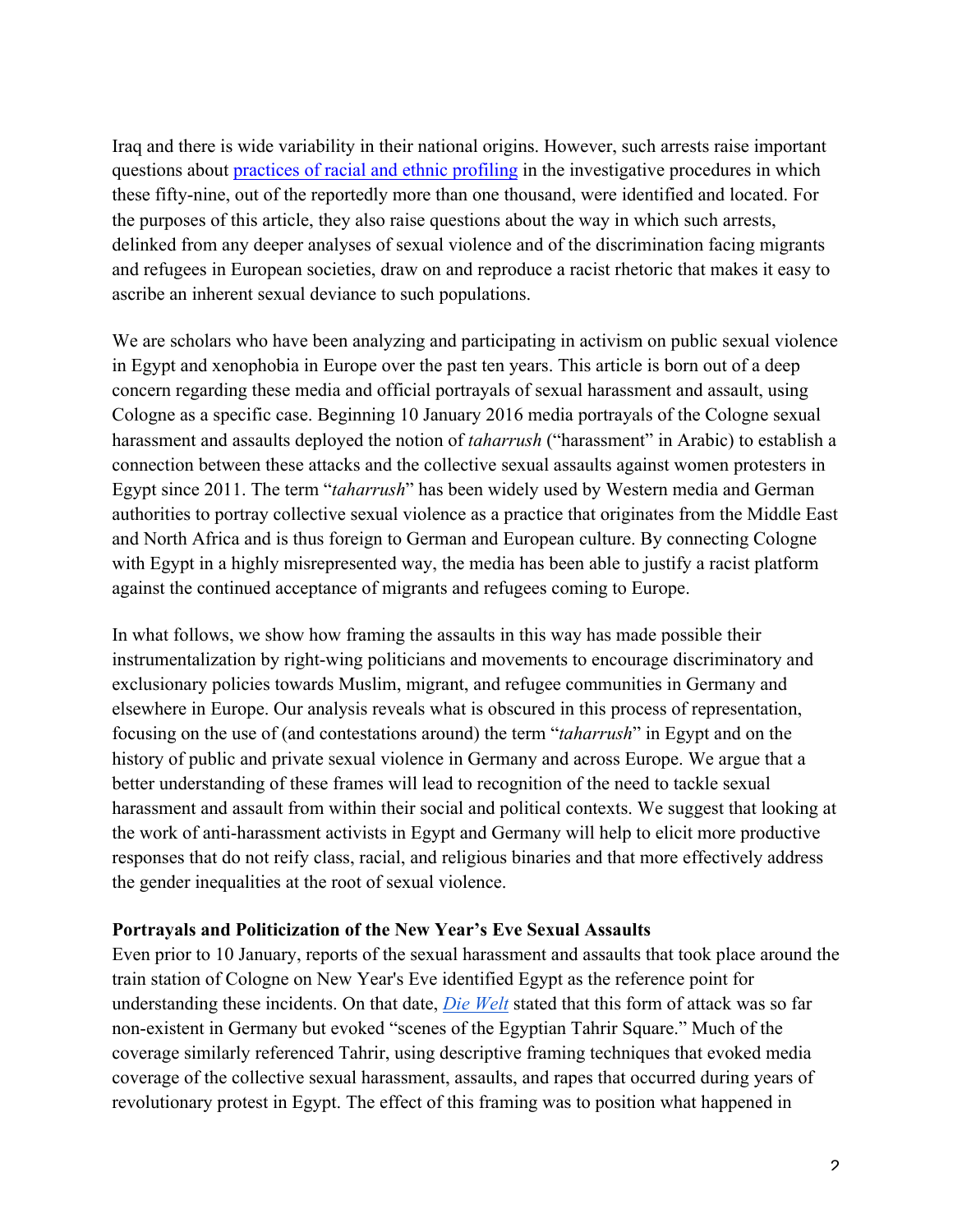Cologne as an iteration of the Tahrir incidents, with the common – and problematic – link being the Middle Eastern and North African populations pouring into Europe. In other words, the media positioned migrants and refugees, regardless of their origin, as responsible for bringing Egypt's sexual harassment problem to Europe.

For example, news outlets focused on the "circles of hell" that Egyptian activists began reporting in protests since June of 2012. In these collective sexual assaults that took place in Tahrir, women were isolated, encircled by concentric rings of men and sexually assaulted, allegedly by state-hired "thugs."<sup>11</sup> As this form of sexual violence increased, European and US news positioned sexual harassment as endemic to Egypt and as an example of a prevalent rape culture that was exacerbated following the rise to power of the Muslim Brotherhood-backed government of Mohammad Morsi. Reflecting these same notions with regards to the New Year's Eve attacks, the *New York Times* reported that in Cologne "groups of young men began encircling young women." Citing *Welt am Sonntag*, *Deutsche Welle* stated, "A group of young men would encircle the female victim, close the loop, and then start groping the woman." In a Bloomberg News wire piece reprinted in the *Chicago Tribune,* the coverage highlighted how politically commissioned sexual harassment and assaults in Egypt derived from a historical cultural practice of sexual harassment. By situating politicized violence within a "long-standing culture of treating lone women as acceptable targets for harassment," this news agency drew distinctly cultural conclusions about the Arabized and Islamicized nature of sexual violence in the Cologne sexual assaults.

By means of this associative framing strategy, the coverage managed to align two separate circumstances of sexual harassment and assault and to portray them as manifestations of the same process of collective sexual violence. Here, the social, economic and political specificities associated with each circumstance were ignored. The events in Tahrir, therefore, became evidence of a larger culture of sexual violence particular to the Middle East and North Africa. This culture of sexual violence is purportedly underpinned by a "great paradox" in this region, where sex "determines everything that is unspoken" yet "desire has no outlet," as Kamel Daoud notes in his 12 February *New York Times* op-ed, "Sexual Misery in the Arab World." Accordingly, the resulting misery "descend[s] into absurdity and hysteria," which positions Middle Eastern and North African populations as exhibiting an unruly hypersexuality that ostensibly helps to explain the events of Cologne on New Year's Eve.<sup>22</sup>

The connection made between the sexual assaults in Cairo and Cologne as a practice imported from the Middle East and North Africa into Europe by an undifferentiated refugee mass found further traction in the *Charlie Hebdo* cartoon claiming that Aylan Kurdi, the three-year-old Syrian refugee whose family was seeking asylum in Europe and whose body washed ashore in Turkey after their boat capsized in the Mediterranean, would be a "groper" had he lived. Through the body of the male Syrian refugee, and by rendering indistinguishable the Egyptian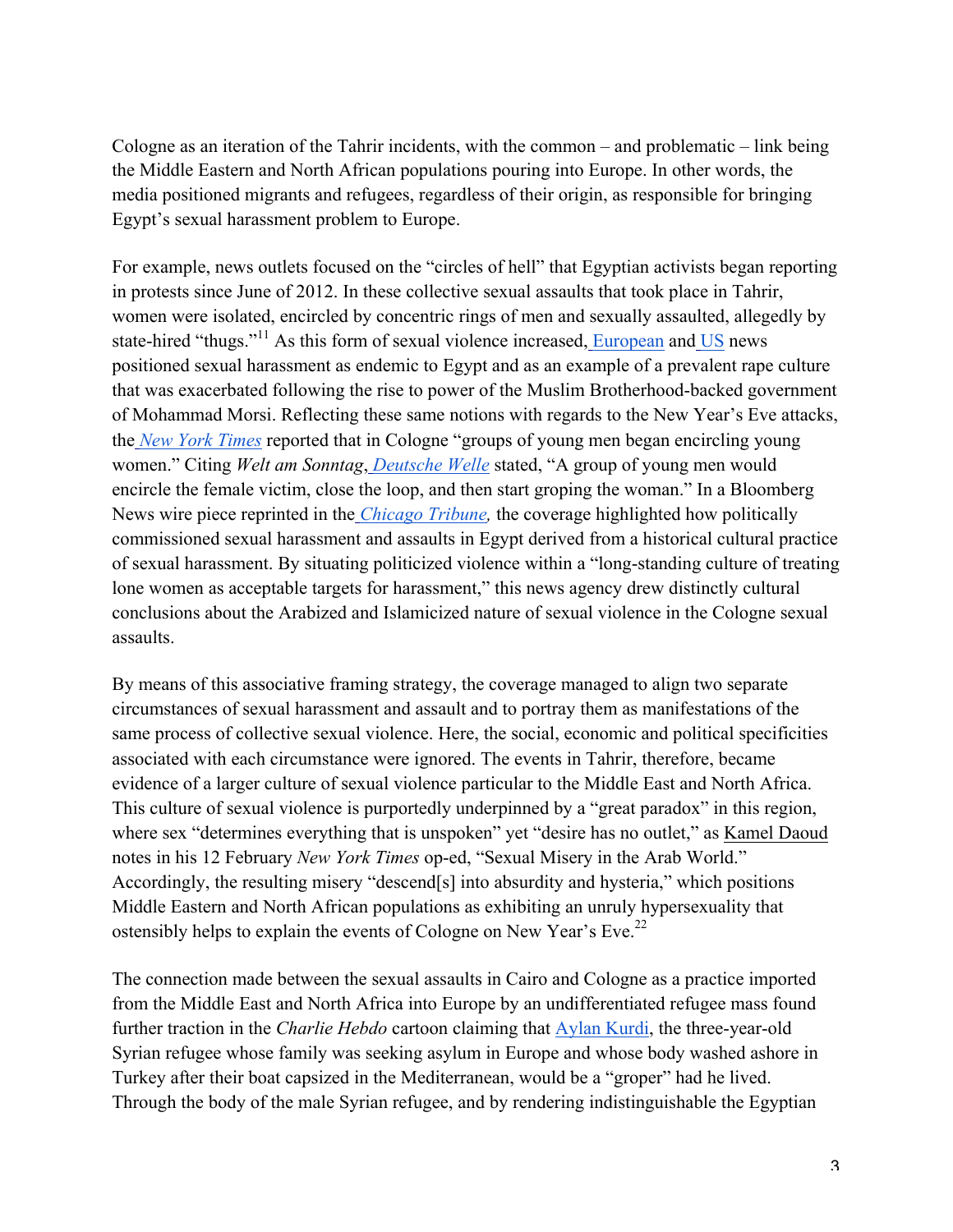and the Syrian contexts, the media not only presented an essentialized image of Arab/Muslim men but also promoted the more troublesome idea of an inherent biological compulsion among such men to become sexual deviants.

From 10 January on, reporting and commentary fixated on the term *taharrush* as a uniquely Middle Eastern and North African phenomenon. In particular, the conservative tabloid *The Daily Mail* defined *taharrush* or *taharrush gamea* as collective harassment, "the Arabic gang-rape phenomenon," and the "*taharrush* game." The specific use of the Arabic term, instead of the more common English word "harassment," emphasizes its cultural link to populations from this region. Moreover, its use ignores the complex construction of meanings that have constituted *taharrush* as "harassment" in Arabic, as we examine below. With the collective sexual assaults in Tahrir underpinning the discussion, *The Daily Mail* noted that Cologne was the first such instance of *taharrush* in Europe. The article claimed that this phenomenon first emerged in Egypt with the attack on former CBS correspondent Lara Logan in Tahrir Square on 11 February 2011, the day of Hosni Mubarak's ouster.

*The Daily Mail* mentioned Egyptian activists' beliefs in the politicized nature of collective sexual assaults in Tahrir, and referred to their claim that the state hired thugs to attack women in order to "stem public protest," noting that the Logan case signaled a turn. Here, *The Daily Mail* cited Abdelmonem as saying, "this [perception] shifted" ("perception" added by *The Daily Mail*) among activists of presumed state involvement in commissioning sexual violence after Logan's attack.<sup>33</sup> This representation deliberately misread Abdelmonem's article, which drew on Langohr's more detailed study of politicized sexual violence to highlight how the first eighteen days of protest in Tahrir were described by activists as relatively free of sexual harassment.<sup>44</sup> In relation to these narratives, Abdelmonem stated that the collective sexual assault on Logan shifted the perception of a Tahrir free from sexual violence, and further discussed the nature of politicized assaults that unfolded in the years of revolutionary protest. *The Daily Mail*, however, deployed the idea of a "shift" to imply a turn away from politicized attacks to widespread assaults by mobs of average men against lone women in Tahrir. The effect was to represent sexual violence as a particularly widespread cultural problem in Egypt, which, in turn, could be rendered a problem for Europe following the influx of migrants and refugees.

The framing of sexual harassment in Europe as imported by immigrant populations and as linked to some generalized notion of Arab culture is powerful. It makes possible the kind of racist rhetoric that reproduces and reinforces a European sense of self as defender and protector of human rights (notably women's rights and the rights of minorities). Meanwhile, it also projects an image of Europe as distinct from, and superior to, the culture of the migrants and refugees now flooding its borders seeking asylum from conflicts and structural inequalities resulting from decades of western interventions in the Middle East and North Africa. Here, Europe is positioned as a civilized site of tolerance and freedom, an idea underpinned by elements of the ideology that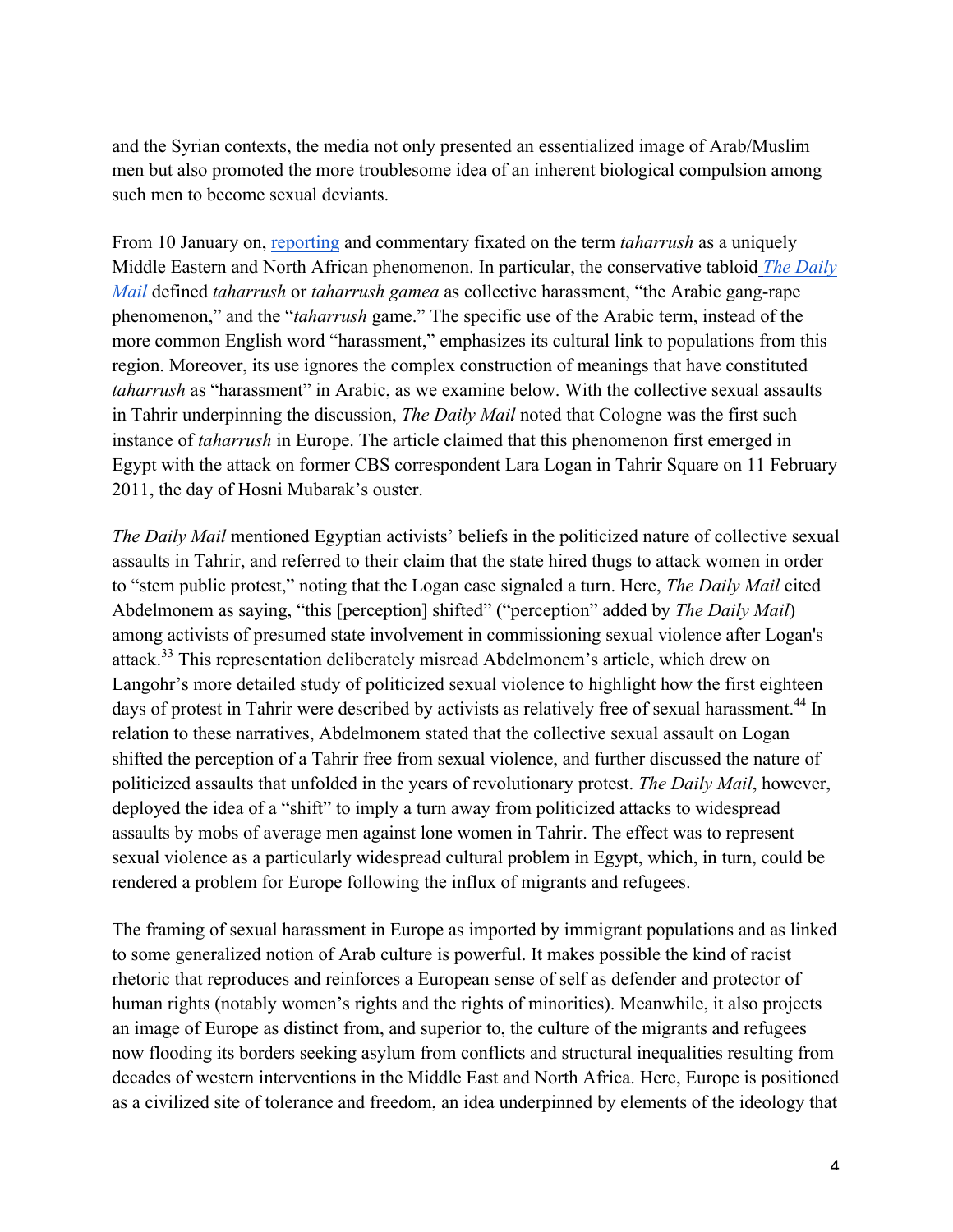supports the "war on terror:" the notion that Muslim women need to be saved from a misogynistic culture imposed by "dangerous" Muslim men.<sup>55</sup>

The idea of European superiority and of oppressive Arab men has helped to legitimize imperialist military interventions like the war in Afghanistan, exemplified in statements like Laura Bush's or Cherie Blair's, who justified this war as a fight for the rights and dignity of women. In similar fashion, with the increase in migration from predominantly Muslim countries, European women are also positioned as under threat from 'dangerous' Arab men, made all the more explicit in the recent publication on 16 February of the Polish right-wing magazine *wSieci* with the cover title "Islamic Rape of Europe" and illustrated with an image of a woman wrapped in the European flag, her blond hair pulled and her white body grabbed by brown hands. In particular, since the summer of 2015, stories of sexual violence and forced prostitution in refugee shelters and of sexual assaults in German towns, all of them supposedly perpetrated by refugee men, have circulated in online media, echoed by far-right blogs and news pages. This representation ignores that many refugees are escaping from wars in Afghanistan and Iraq, in which successive European and American governments have been the primary aggressors, and which Tony Blair has admitted played a role in the rise of ISIS. Culturalist explanations of these sexual assaults therefore help to further legitimize, but also to conceal, violent and exclusionary foreign/domestic policies in relation to people from the Middle East and North Africa.

Not surprisingly, far-right leaders have welcomed the connection between sexual violence and refugee/migrant populations across Europe. These same leaders have been quick to proclaim their concern for women's rights. In a column published on 13 January in *The Post Online,* the head of the Dutch right-wing anti-Islam PVV party, Geert Wilders, and party member Machiel de Graaf wrote an article under the title "After Cologne: Allow Women to Defend Themselves." Citing Jadaliyya, the two politicians presented *taharrush* as common in Arab countries, proclaiming: "[A] culture that has its own word for group sexual assaults of women is a threat to all women. The existence of the term proves that it's a widespread phenomenon there." Cynically mimicking feminist voices that criticize blame-the-victim discourses that focus on women's clothes and public conduct, Wilders and De Graaf wrote that it was "a shame that our women are advised to modify their behavior" and encouraged them to use pepper spray (currently illegal in the Netherlands, though legal in Germany) against foreign harassers. In a similar tone, Marine Le Pen, leader of the far-right French Front National, quoted Simone de Beauvoir to point to the refugee and migrant crisis as "the beginning of the end of women's rights."<sup>66</sup> By co-opting feminist demands for women's emancipation and their right to selfdefense, these conservative forces instrumentalize the Cologne sexual assaults for their xenophobic ends.

More generally, these assaults have added fuel to the fire of journalists, politicians, and movements that have used them as evidence for the need to crack down on refugees. As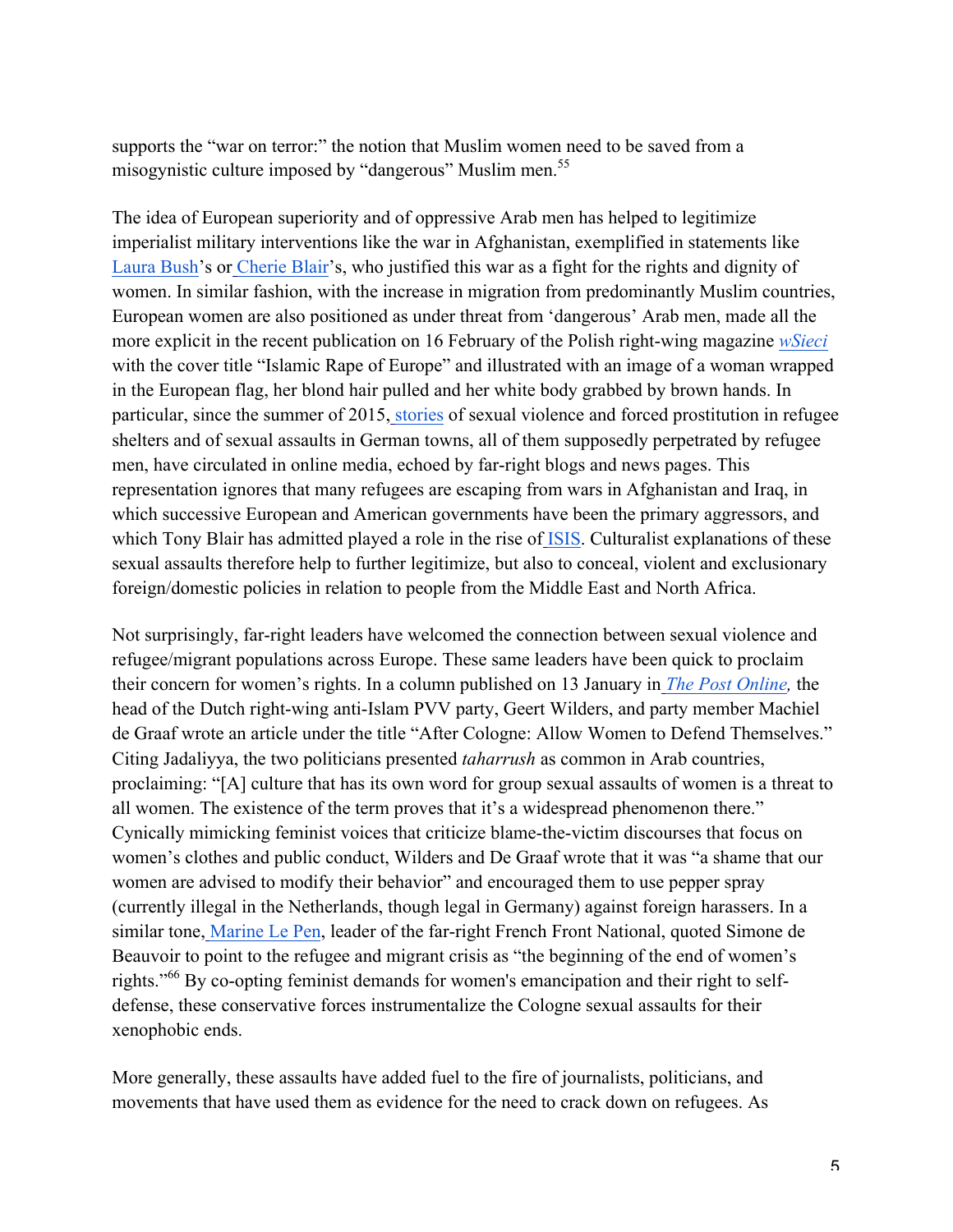discussed above, far-right groups who seek to overturn Germany's refugee policies have successfully sought to hold Chancellor Merkel accountable. As a result, Merkel recently promised to deny asylum to those who commit crimes. Individuals have also taken matters into their own hands and attacked local mosques in response. In a broader framework, moreover, the New Year Eve's attacks are also shaping the debate on the UK's referendum on the EU, as "the safety and security of British women" is now presented as under threat by the EU's (and especially Germany's) loss of "control of the refugee crisis," as discussed in a recent *Telegraph* article. The instrumentalization of sexual violence by the media and conservative politicians taps into the myth of the "Arab street," understood as a site of backwardness, brutality and "predatory sexuality."<sup>77</sup> According to this logic, the Arab street would be re-created in Europe following the massive arrival of refugees. These racializing discourses serve to stoke public fears about an oppressive Arab culture infiltrating Western society, thus bolstering the backlash against both migrants and refugees.

#### **What's in a Name? The Concept of** *Taharrush* **in Egypt**

The essentialized nature of *taharrush*, as presented in conservative media coverage since 10 January, has elided the complex circulation of discourses across transnational spaces within which the meaning of *taharrush* has emerged as a signifier of public sexual harassment in Egypt. Instead it is rendered as a uniquely Arab concept with no equivalent in European society. In 2005, the Egyptian Center for Women's Rights (ECWR) launched the first campaign targeting public, or what was then referred to simply as "street," sexual harassment. The first academic studies on this issue were published within the following three years. This early scholarship focused on the then-already prevalent sexual harassment on the streets and in public transportation as well as on the activism that emerged to combat it as a social problem.<sup>88</sup> Public sexual violence in Egypt garnered increasing scholarly attention after the 2011 revolution, following the rapid increase in sexual assaults in and around Tahrir. Much of the research in the post-revolution period centered on understanding the politicization of sexual harassment and assault in protest settings.<sup>99</sup> Additionally, some research examined activist uses of information and communication technologies to combat public sexual harassment, focusing on its possibilities for challenging patriarchal gender norms, developing response and mitigation strategies and on the pitfalls of making available biogeographic data that could be co-opted by the security state.<sup>1010</sup>

Drawing on Moser's continuum of gender violence, Tadros was the first to make explicit the distinction between politically motivated and socially motivated sexual violence in Egypt.<sup>1111</sup> While she defined politically motivated sexual violence as that commissioned by political elites in their quest to maintain political power, socially motivated sexual violence included everyday forms of sexual harassment visible in public space, as expressed through interpersonal interactions, for the maintenance of social power. Both, she noted, stem from the same system of norms and values that inform structures of gender and both serve to maintain patriarchal power.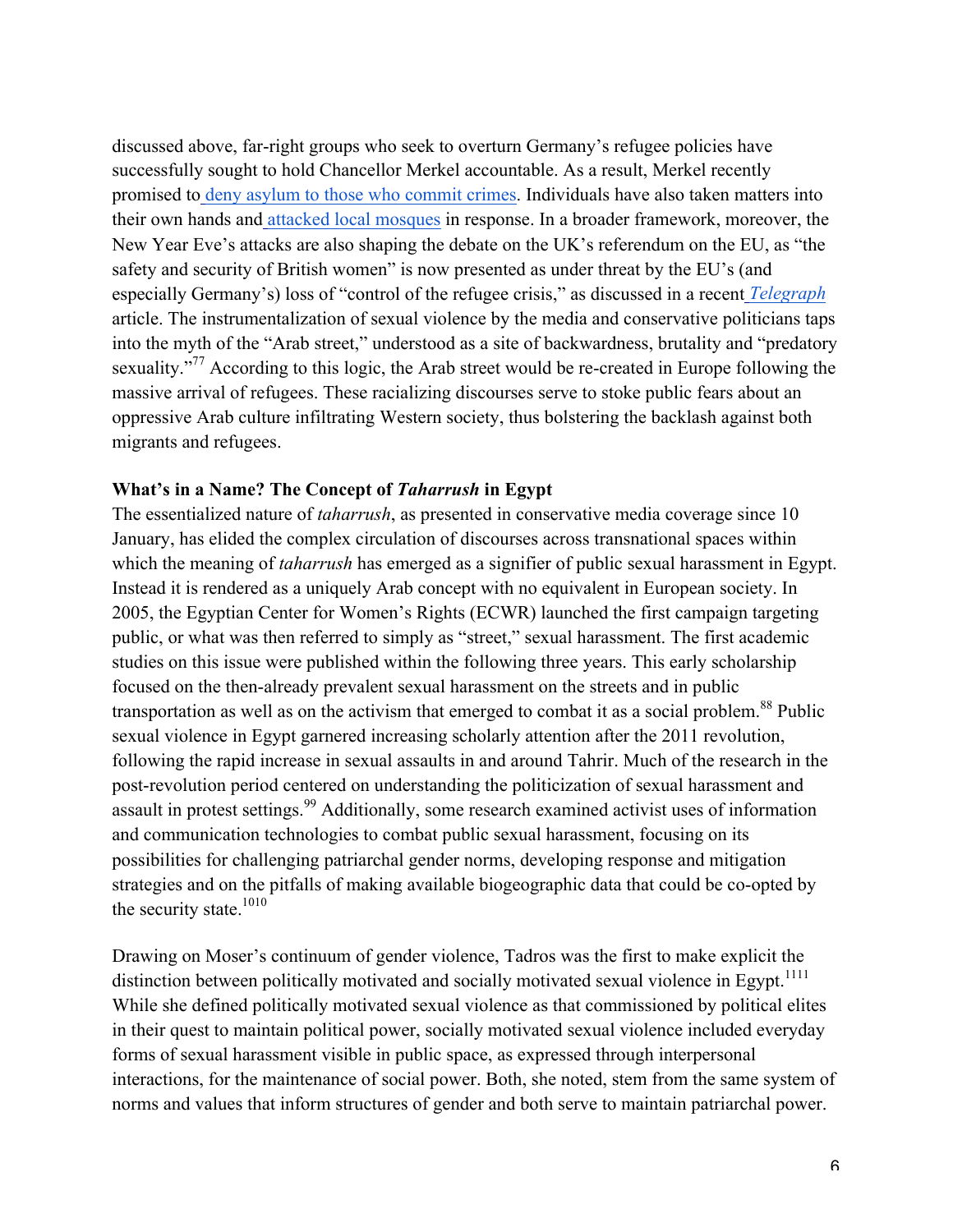Both are also mutually constitutive and one does not necessarily precede the other. This is a point the media discussions of *taharrush* have glossed over in their attempt to diminish the significance of politically motivated sexual harassment and to promote the image of a widespread practice of socially motivated sexual harassment endemic in the Middle East and North Africa.

Yet, little is known about the emergence of *taharrush* as a concept denoting the public sexual harassment of women in Egypt and how this emergence intersects with transnational feminist governance surrounding "violence against women." In other words, little attention has been paid to the way in which the concept of *taharrush* as sexual harassment represents a transnationally constituted idea that involves the negotiation of a range of norms and values circulating in what may be called "local" and "global" spaces. *Taharrush* both aligns with and differs from definitions of sexual harassment visible in Europe and the United States. A recent article examines the work of Egyptian women's rights activists in deploying the term *taharrush* to name the everyday forms of, or socially motivated, sexual harassment in order to criminalize such behavior.<sup>1212</sup> Abdelmonem's analysis locates these activists within a network of transnational human rights and feminist organizations whose work seeks to criminalize violence against women and who have received international development funding from multiple sources toward this end.

In her preliminary study of more than two hundred and thirty Arabic discussion forum posts, Abdelmonem noted that *taharrush* has been visible as an idea in Arabic online forums since at least the year 2000, not long after the beginning of the Arabic Internet. The term *taharrush* in early discussions was used to primarily reference the rape and molestation of children and women in the private sphere but sometimes also to *zina—*adultery and illicit sexual behavior between consenting adults. In 2006, a conceptual shift was visible in Egypt, as the term *taharrush* was used to refer to the collective sexual harassment that occurred during the celebrations for *Eid al-Fitr* in Downtown Cairo, following the wide dissemination of videos of the incidents by many of Egypt's well-known political bloggers, such as Wael Abbas and MaLek X<sup>1313</sup> Occurring a year after the start of the anti-sexual harassment movement, activists worked with these bloggers (and with other media) to promote the use of *taharrush* as a reference for the sexual harassment of women in the streets and on public transportation. From this point on, Abdelmonem noted that *taharrush* became a reference primarily for the sexual harassment of women in public space.

Working within a globalized, UN-espoused definition of sexual harassment as a form of violence against women, early activists deployed *taharrush* to name public sexual harassment because, for them, it conveyed enough conceptual weight to make possible the criminalization of the problem. *Taharrush*, then, appears as a conceptual space that serves as a sort of contact zone, as discussed by Pratt, where global and local norms of violence are negotiated, resulting in a notion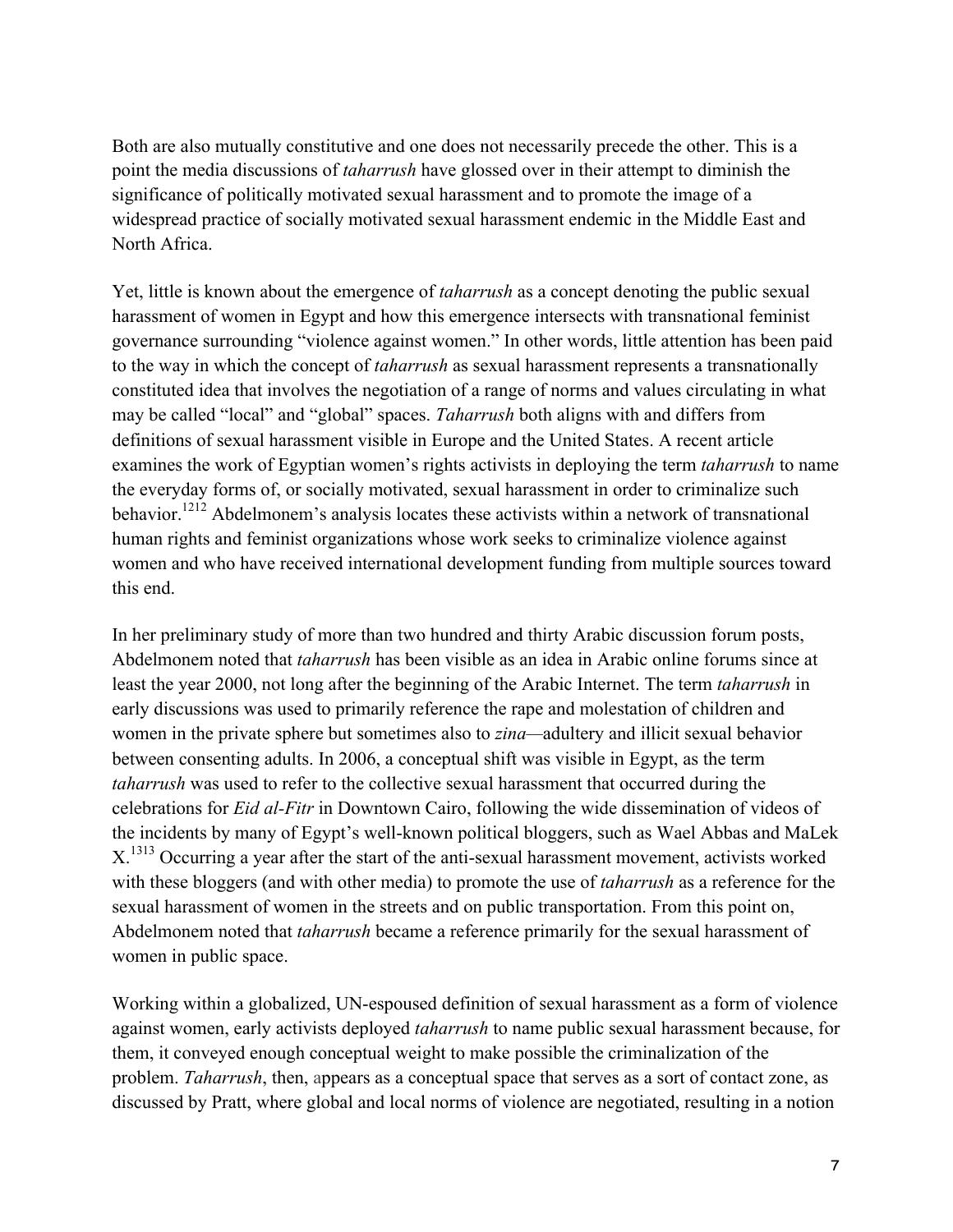of sexual harassment that has been in flux in Egypt for more than a decade.<sup>1414</sup> Within this contact zone, early activists sought to divest *taharrush* of any connotation of rape, which is a discursive practice that has since continued with other feminist NGOs and community-based initiatives, such as HarassMap and Nazra for Feminist Studies. The use of the term *taharrush* by activists reflects an attempt to draw on and reconcile multiple norms of sexual violence circulating across "local" and "global" spaces in order to derive a particular conception of sexual harassment that would resonate within Egypt and would facilitate social perceptions that it is a problem worth combating and criminalizing. Appropriations of *taharrush* or *taharrush gamea* by European and US media ignore this struggle among Egyptian activists and elide its complexity, making it possible to cast *taharrush* as a practice particular to an unruly migrant and refugee population originating in the Middle East and North Africa. Exoticized and rendered foreign in the European context, the use of *taharrush* renders invisible the reality of gender-based and sexual violence already prevalent within European societies.

Various European outlets deployed additional Arabic terms to connote collective assaults and gang rape, including *mu'aksa*, usually translated as flirtation or teasing, and *htk 'ird,* translated as indecent assault (literally, violation of honor). In particular, the conservative Spanish paper *El Mundo* conflated three of these terms, recognizing in the New Year's Eve assaults a "modus" operandi 'made in Egypt' [that] is common and known in North of Africa with names like *taharrush* or *mu'aksa* or *htk 'ird*." In discussing the supposed spread of rape culture from the Middle East and North Africa into Europe, US conservative political blogger Breitbart similarly wrote that *mu'aksa* is how sexual assault would have previously been discussed before the emergence of *taharrush*. While the term *mu'aksa* has received little academic attention, what has been written highlights it as a form of ritual courtship in public space, within which women are themselves positioned as in control of their sexuality and able to fend off those who transgress sexual boundaries.<sup>1515</sup> In contrast, *htk 'ird* is far more problematic a term that appears in the Egyptian penal code as a reference for sexual assault and has a strong connotation of lost honor and shame. These implications have the effect of inhibiting women from reporting cases of sexual assault and rape and therefore feminist activists have sought to eliminate this term from the penal code. They have also argued for the law to more explicitly cover non-penile-vaginal rape, given the vagueness of the term of *htk 'ird* and widespread social perceptions that it signifies only penile-vaginal rape.<sup>1616</sup>

What the media coverage has done in its quest to distinguish European culture and society from that of Middle Eastern/North African/Arab/Muslim migrants and refugees is to essentialize the variegated meanings encapsulated in these terms and to deploy them as synonyms for collective assaults or gang rapes. In so doing, they present them as multiple references for a singular idea of collective sexual violence intrinsic to societies and cultures in the Middle East and North Africa that are now invading European society. These reports conveniently ignore the work of Egyptian feminist activists, both at the level of political advocacy and community-based mobilization, in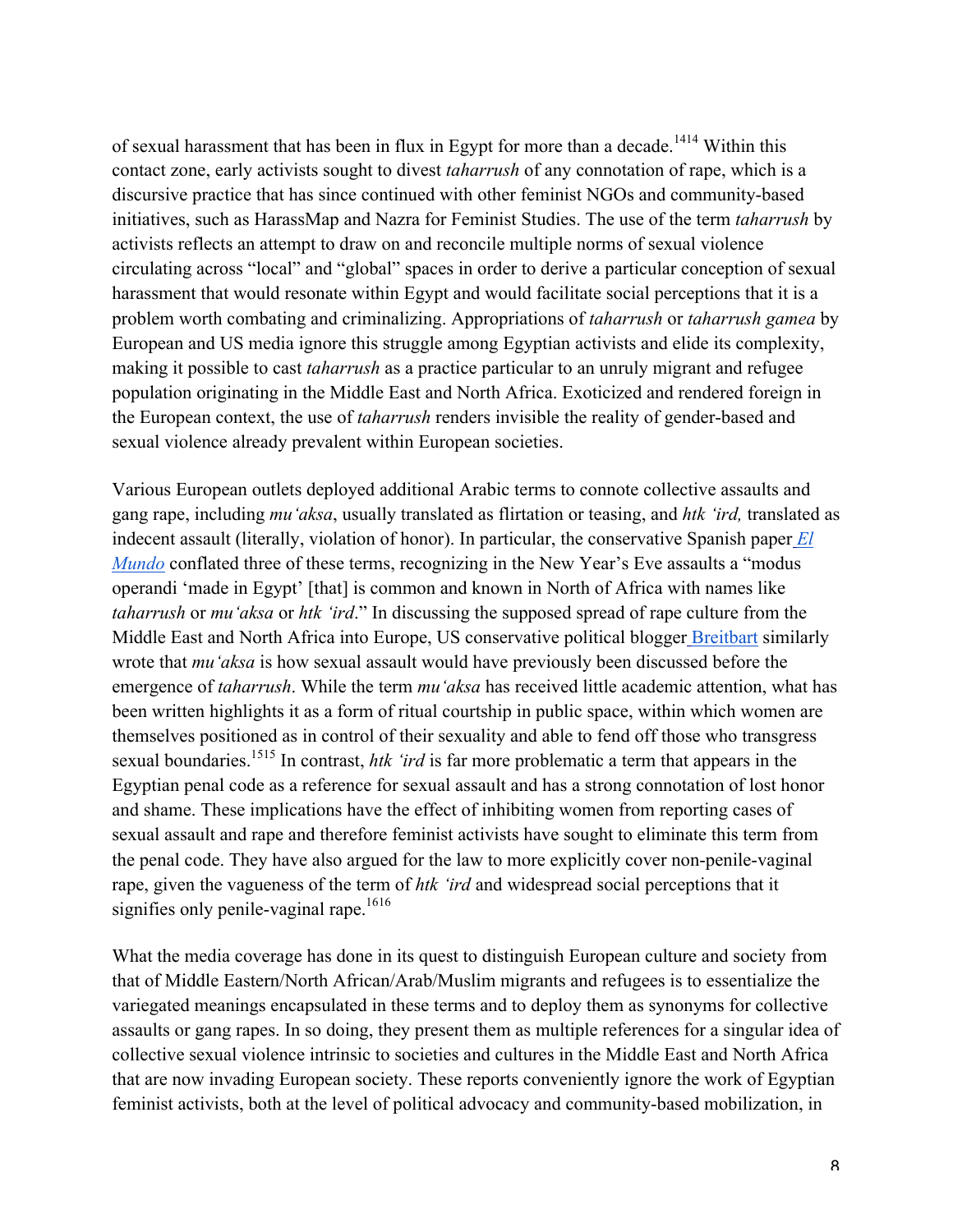challenging the use of some of these terms, negotiating the use of others, and seeking to offer terminological clarity of what each of these means.

#### **The Myth of a Germany Free of Sexual Violence**

Since the New Year's Eve attacks in Cologne, a minority of European feminists, gender rights activists, and left wing commentators have challenged the racialization of the incidents by pointing out the wider context of sexual violence across the continent. They have also disputed the conceptual binary that contrasts "Arab" or "Tahrir-like" sexual harassment with other types of sexual violence. To make their point, these voices have deployed two methods of argumentation.

Some shared personal testimonies of rape that occurred in private and public spaces, perpetrated by partners as well as by strangers, and described the feelings of guilt and helplessness that accompanied these experiences. Others referred to responses, ranging from dismissive to deeply sexist, to recent social media campaigns in the Netherlands, Belgium and Germany that provided a platform for women's testimonies about day-to-day experiences with sexual violence and harassment in public and private spaces. These stories resist definitions of sexual violence that single out supposedly innate Arab sexism or public and group harassment, as categorically different from a broader spectrum of sexual abuse, including rape and harassment in private spaces and intimate partner violence. These narratives, and the responses to them, also highlight the pervasiveness of victim blaming and so-called "slut shaming" within the wider European context and the consequent social pressure to stay silent.

The second type of argument is more analytical and seeks to highlight existing knowledge, activism, and research findings around sexual violence in Germany, and Europe more generally, all of which have been virtually ignored in the debate about the Cologne sexual assaults. Research around sexual violence in general and sexual harassment in particular continues to be scarce in Europe compared to available data on other types of violence, but the research findings that are available clearly demonstrate its deeply disturbing pervasiveness. The largest, and first Europe-wide, investigation into the issue was conducted in 2014 by the EU Agency for Fundamental Rights (FRA). It demonstrated that sexual violence is "an extensive human rights abuse" across Europe. One in three women reported some form of physical or sexual abuse since the age of fifteen. More than half of all European women, including sixty percent of German women, reported that they had experienced sexual harassment or stalking since the age of fifteen. Only thirteen to fourteen percent of the women surveyed across Europe reported their worst incident of partner or non-partner violence to the police. Research conducted by the German Ministry of Family Affairs in 2014 found that one in seven German women have experienced sexual violence, while one in four have experienced domestic violence. Only eight percent of the women surveyed had filed a police report.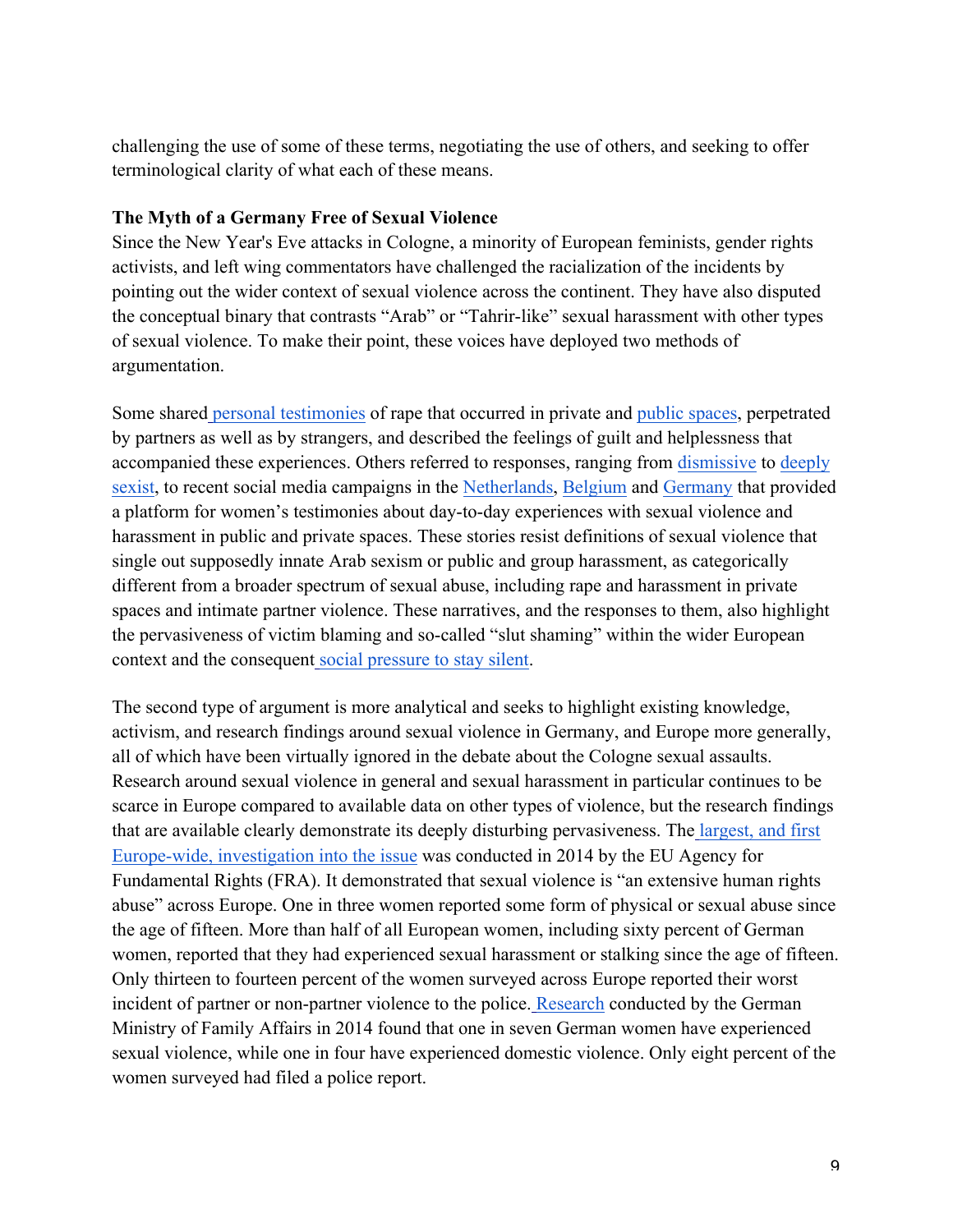In Germany in particular, some feminists have criticized the absence of statutory legislation against sexual harassment and the problematic legal definition of consent. According to a 2015 review of German gender equality policies by the European Parliament, eighty-five to ninetyfive percent of rape survivors do not file a police report. In 2012, only 8.4 percent of reported acts of sexual violence resulted in a conviction. The report attributes these dismal statistics to the definition of rape and sexual assault in Article 177 of the German Criminal Code concerning rape and sexual assault. Survivors must have been physically coerced for perpetrators to be prosecutable. The verbal lack of consent of the victim does not qualify as grounds for prosecution. These serious legal lacunae make it nearly impossible to police and punish the kind of pervasive sexual harassment of which the events in Cologne were one, albeit unusually highly publicized, instantiation.

In a recent piece published in the German edition of *Vice* magazine, Stefanie Lohaus and Anne Wizorek of the German feminist collective Ausnahmslos ("No Excuses") addressed the social stigma that survivors of sexual assault continue to face as another cause of the low rate of police reports and convictions. One of the reasons why so many women reported the sexual assaults in Cologne, Lohaus argued in an interview, is that the perpetrators were already widely and publically framed as guilty. In "ordinary" cases of sexual violence, this kind of support from the survivor's social environment is rare and thus the risk of going to the police far greater.

The framing of the assaults in Cologne as "imported" and thus exceptional in both their form (public group harassment and theft) and causality ("Arab culture" or "Islam") erases this broader context addressed by German feminists and women's organizations and exceptionalizes street harassment at the expense of attention for the much wider spectrum of physical and sexual violence demonstrated by the FRA report. It also glosses over the wide range of policy changes demanded by the Council of Europe's Istanbul Convention on preventing and combating violence against women and domestic violence that came into force on 1 August 2015 and which Germany ratified.

Moreover, the racialization of violence against women as a quintessentially "Arab" phenomenon renders invisible the widespread and documented incidence of racially and religiously motivated public violence against Muslim and Arab women in Europe. Following the attacks in Paris last year, British and Dutch anti-Islamophobia initiatives documented a spike in physical and verbal attacks against Muslims, predominantly perpetrated by white men. The vast majority of the victims were women. In relation to this, in January of 2016 French Interior Minister Bernard Cazaneuve told French newspaper La Croix that attacks against Muslims reached an all time high in 2015, with four hundred incidents across the country.

The racialization and culturalization of sexual violence invalidates – and worse, jeopardizes – the work of citizen initiatives across Europe and in other parts of the world to shift attention from the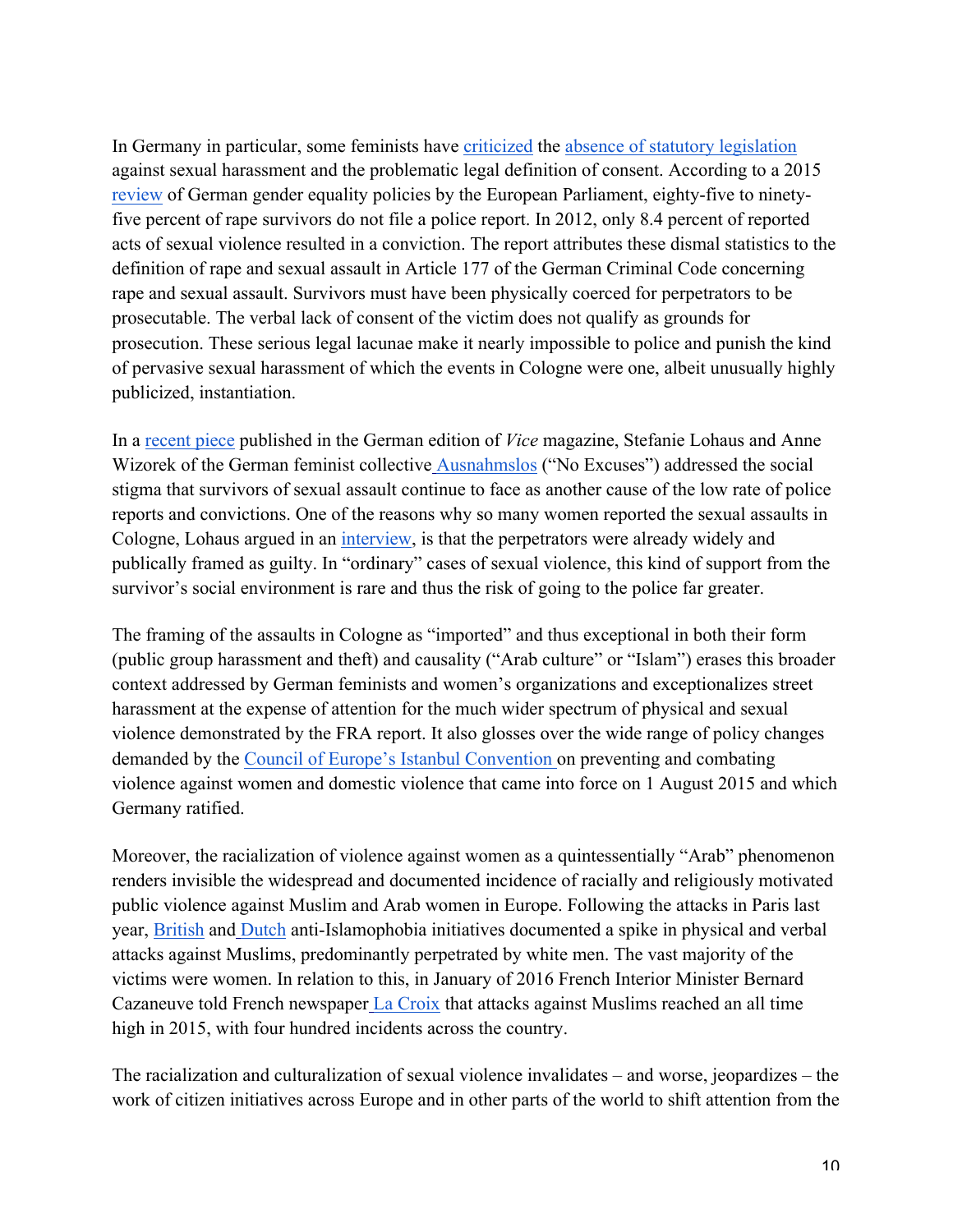perpetrators of sexual assault to the general culture of silence and complicity that makes this type of violence possible. In recent years, several citizen initiatives have sprung up across Europe and the US that have made the pervasiveness of sexual harassment more visible through research, mapping and grassroots education. In the UK and in the Netherlands, the initiatives Hollaback! and Straatintimidatie (Street Intimidation) respectively, found that fear of sexual assault results in nearly universal self-protection strategies among women and LGBQT individuals, such as not going out late at night or avoiding certain areas. In Spain, feminist and women's organizations have been organizing for years to stop the rise of sexual assaults and rape during the celebration of the San Fermines bull-running festival. In the US, "Stop Street Harassment" found in 2014 that, in some states, as many as eighty to one hundred percent of women have experienced some form of street harassment.

These organizations have identified the widespread stigmatization of survivors as well as the passivity of bystanders as major factors that perpetuate sexual violence. Therefore, the focus of these initiatives is on educational efforts that address the general public, and sometimes men exclusively. The racialization of sexual violence or its exclusive attribution to particular groups of men (whether ethnic minorities or class-based groups) undermines these efforts and denies the underlying culture of silence, complicity, and structural gender inequality that enables violence against women.

#### **Conclusions**

The Cologne sexual harassment and assaults can never be excused, regardless of the origins of their perpetrators. However, it is imperative to deconstruct the racist rhetoric that has singularly ascribed such forms of sexual violence to Middle Eastern and North African men, highlighting the politics this rhetoric obscures. Sexual violence has been both decontextualized and instrumentalized in Egypt and Germany in parallel ways, through slightly different means but with similar ends. In both contexts, the underlying intent of the politicization of sexual violence has been to deter and discredit either protesters in the case of Egypt, or migrants and refugees in the case of Germany and Europe. This politicization of sexual violence allows particular political actors, parties and movements to exclude those they denote as "other." Instead of creating an environment free of impunity for sexual violence, such politicization continues to silence the voices and struggles of women whose experiences and activism are rendered invisible in the political arena. Therefore, it becomes far more important to pay attention to the forms of sexual violence that women across Europe regularly suffer and the daily struggles of groups seeking to combat such violence. Only then might it be possible to better understand and more appropriately respond to the sexual harassment and assaults that occurred in Cologne and other locales in Europe.

In addition, there is a critical need to discuss how the Cologne incidents have elided the very complex and long-standing situation of discriminations faced by migrant and refugee populations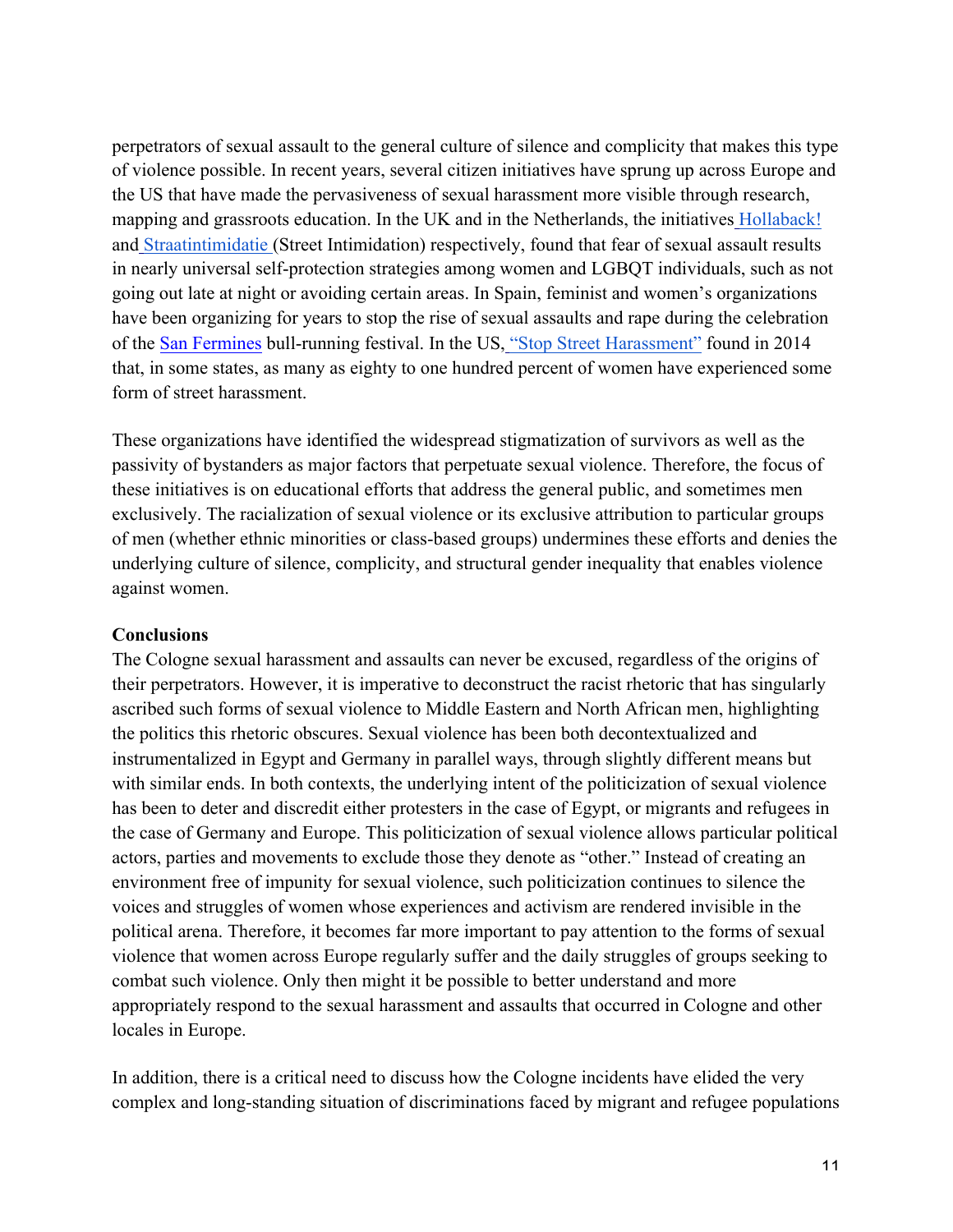in Europe. More nuanced and detailed analyses are required to better understand Europe's insecurities with respect to its minority populations and the deployment of technologies for constructing knowledge and policing that continually position migrants and refugees as a potentially criminal entity prone to such collective sexual assaults. Within this context, the politicization of sexual violence is not concerned with women, per se, but is singularly geared toward obscuring the voices of migrants and refugees that have long been making their way into Europe. It invalidates their experiences of poverty and war, obfuscates their need for assistance as a result of the role that Europe – as well as the US – have played in generating the politicoeconomic conditions and conflicts that precipitate im/migration, and dehumanizes them as people deserving opportunities to live safe and fulfilling lives.

**Acknowledgments:** For her contribution in researching, editing and providing beneficial feedback in the writing of this piece, the authors would like to expressly thank Renata Moreira Fontoura, an MA student in the Department of Post-Graduate Studies in Anthropology at Federal Fluminense University (UFF) and member of the Center for Middle East Studies (NEOM) in Rio de Janeiro, Brazil.

**Tags:** public space, sexual violence, *taharrush*, xenophobia, Islamophobia, Cologne, Germany, Egypt, activism, refugees, migrants.

### **Quotes:**

l.

"Exoticized and rendered foreign in the European context, the use of *taharrush* renders invisible the reality of gender-based and sexual violence already prevalent within European society."

"Reporting has elided the complex circulation of discourses across transnational spaces within which the meaning of taharrush has emerged as a signifier of public sexual harassment in Egypt."

"There is a critical need to discuss how the Cologne incidents have elided the very complex and long-standing situation of discrimination faced by migrant and refugee populations in Europe."

<sup>1</sup> See FIDH, Nazra for Feminist Studies, New Women Foundation, and The Uprising of Women in the Arab World, "Egypt: Keeping Women Out. Sexual Violence Against Women in the Public Sphere." Joint Report, 2014.

https://www.fidh.org/IMG/pdf/egypt\_women\_final\_english.pdf. See also Vickie Langohr, "'This is Our Square:' Fighting Sexual Assault at Cairo Protests," *Middle East Report* 268 (2013)*.*  http://www.merip.org/mer/mer268/our-square.

<sup>2</sup> Kamel Daoud's theses have been vocally opposed by scholars in the region. On 11 February, 19 scholars wrote a response to Daoud's early analysis of the Cologne sexual assaults,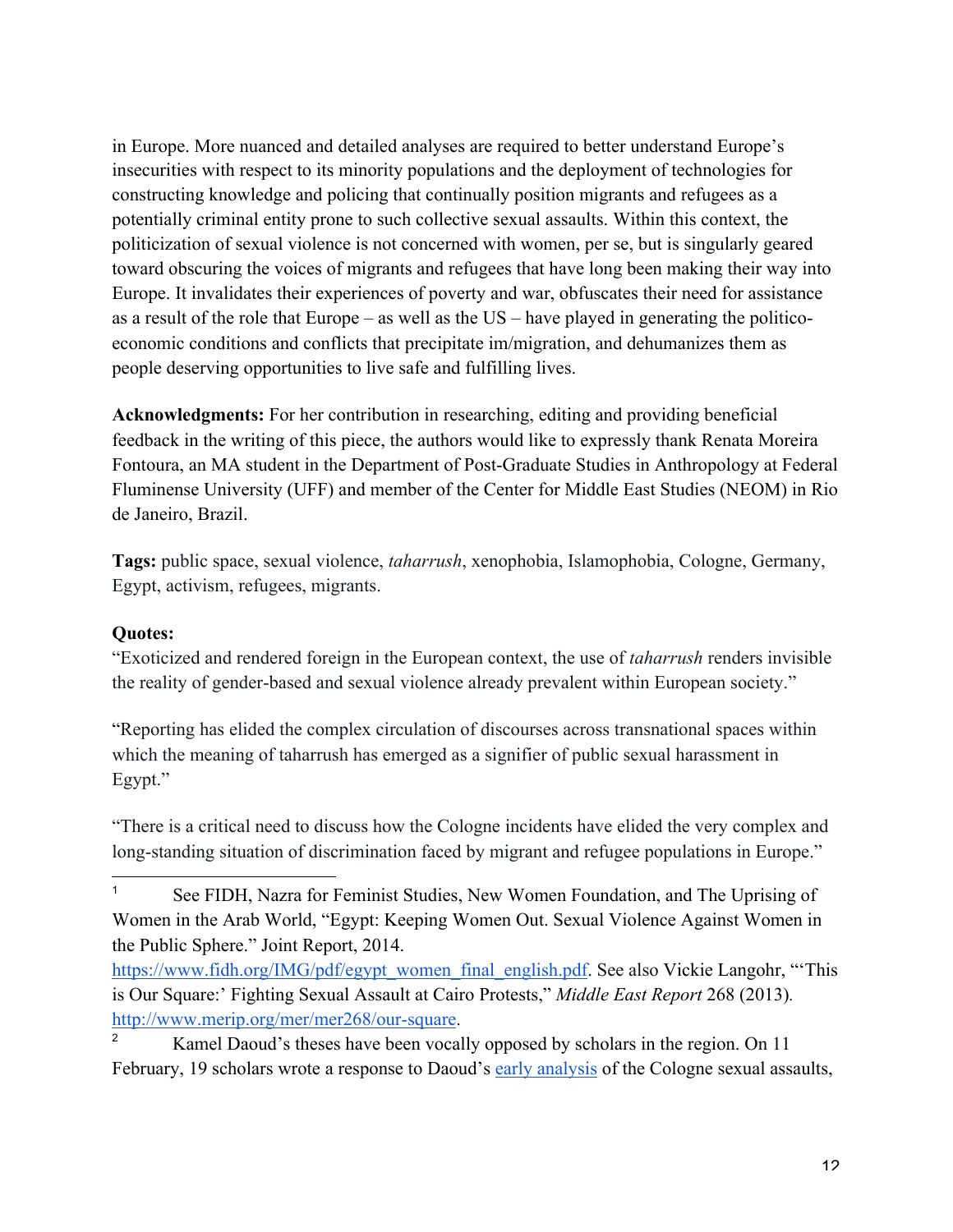printed in Le Monde on 31 January. The collective response was published in English on Jadaliyya.com.

l.

3 Angie Abdelmonem, "Reconceptualizing Sexual Harassment in Egypt: A Longitudinal Assessment of el-Taharrush el-Ginsy in Arabic Online Forums and Anti-Sexual Harassment Activism," *Kohl: A Journal for Body and Gender Research* 1, no. 1 (2015), 23-41. http://gsrcmena.org/kohl/reconceptualizing-sexual-harassment-in-egypt/.

4 Vickie Langohr, "'This is Our Square:' Fighting Sexual Assault at Cairo Protests," *Middle East Report* 268 (2013)*.* http://www.merip.org/mer/mer268/our-square.

5 See, for example, Lila Abu Lughod, *Do Muslim Women Need Saving*? (Cambridge: Harvard University Press, 2013); Sherene Razack, *Casting Out: The Eviction of Muslims from Western Law and Politics* (Toronto: University of Toronto Press, 2008); Gargi Bhattacharyya, *Dangerous Brown Men: Exploiting Sex, Violence and Feminism in the 'War on Terror'* (London: Zed Books, 2008).

6 Simone de Beauvoir's words, quoted by Marine Le Pen, were: "Never forget that all it would take is a political, economic, or religious crisis for women's rights to be called into question."

7 See Paul Amar, "Turning the Gendered Politics of the Security State Inside Out?" *International Feminist Journal of Politics* 13, no. 3 (2011), 299-328; and Asef Bayat, "The 'Street' and the Politics of Dissent in the Arab World," *Middle East Report* 33 (226). http://www.merip.org/mer/mer226/street-politics-dissent-arab-world.

8 See Nadia Ilahi, "You Gotta Fight for Your Rights: Street Harassment and Its Relationship to Gendered Violence, Civil Society, and Gendered Negotiations." Unpublished MA thesis, American University in Cairo, 2008.

http://dar.aucegypt.edu/bitstream/handle/10526/3259/Ilahi\_Thesis\_AUC.pdf?sequence=1; Fatima Peoples, "Street Harassment in Cairo: A Symptom of Disintegrating Social Structures," *The African Anthropologist* 15 no. 1&2 (2008), 1-20; Helen Rizzo, Anne M. Price, and Katherine Meyer, "Targeting Cultural Change in Repressive Environments: The Campaign Against Sexual Harassment in Egypt," Egyptian Center for Women's Rights Report, 2008. http://ecwronline.org/pdf/studies/AntiHarassment\_for\_ECWR.pdf.

9 See, for example, Hind Ahmad Zaki and Dalia Abd Alhamid, "Women as Fair Game in the Public Sphere: A Critical Introduction for Understanding Sexual Violence and Methods of Resistance," *Jadaliyya,* 9 July 2014. http://www.jadaliyya.com/pages/index/18455/women-asfair-game-in-the-public-sphere a-critical; Paul Amar, "Turning the Gendered Politics of the Security State Inside Out?" *International Feminist Journal of Politics* 13, no. 3 (2011), 299-328; Vickie Langohr, "'This is Our Square:' Fighting Sexual Assault at Cairo Protests," *Middle East Report* 268 (2013)*.* http://www.merip.org/mer/mer268/our-square; Vickie Langohr, "New President, Old Pattern of Sexual Violence in Egypt," *Middle East Research and Information Project* (2014). http://www.merip.org/mero/mero070714; Mariz Tadros, "Reclaiming the Streets for Women's Dignity: Effective Initiatives in the Struggle Against Gender-Based Violence in